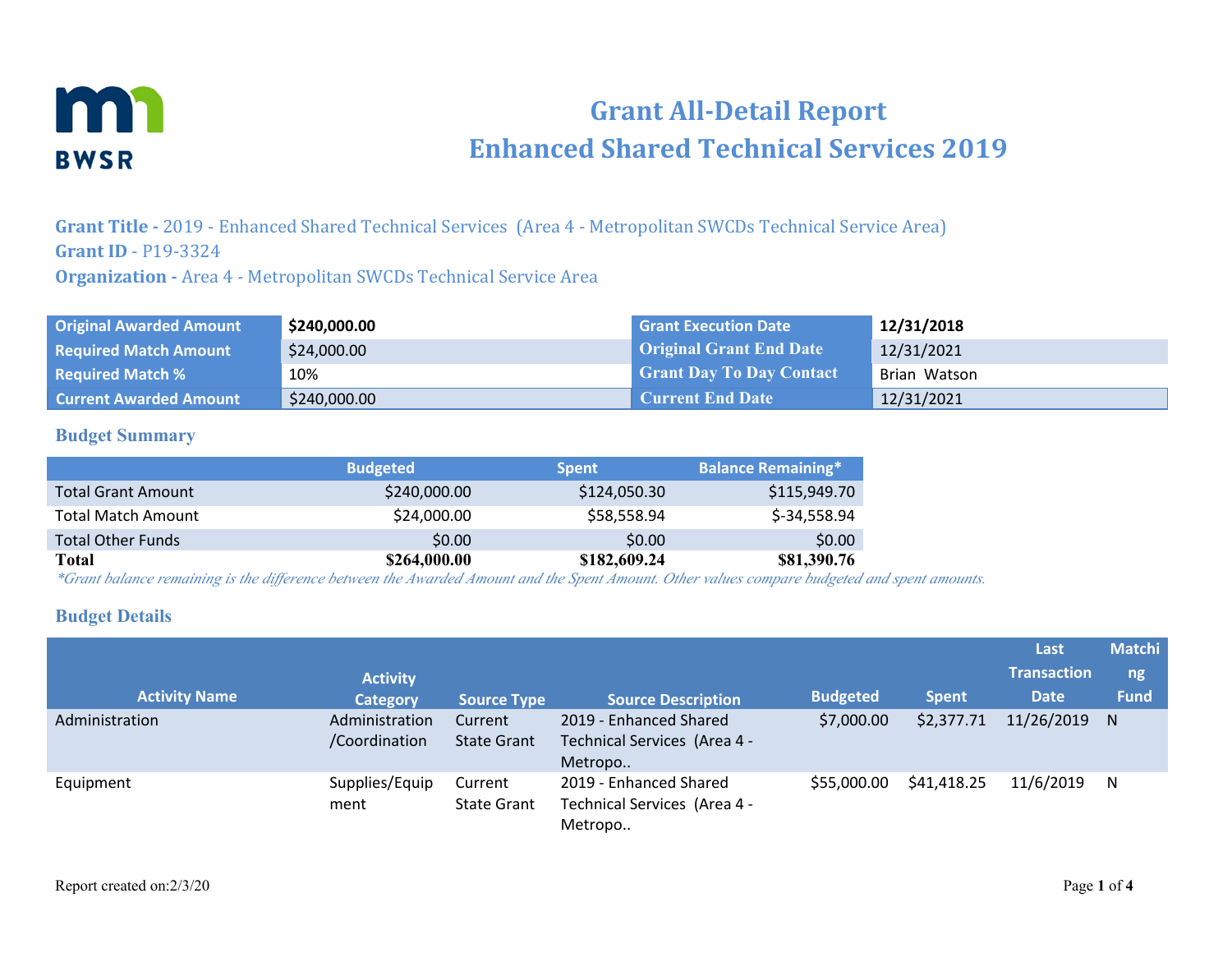|                                         |                                         |                               |                                                                   |                 |              | Last               | <b>Matchi</b> |
|-----------------------------------------|-----------------------------------------|-------------------------------|-------------------------------------------------------------------|-----------------|--------------|--------------------|---------------|
|                                         | <b>Activity</b>                         |                               |                                                                   |                 |              | <b>Transaction</b> | ng            |
| <b>Activity Name</b>                    | <b>Category</b>                         | <b>Source Type</b>            | <b>Source Description</b>                                         | <b>Budgeted</b> | <b>Spent</b> | <b>Date</b>        | <b>Fund</b>   |
| <b>Technical/Engineering Assistance</b> | Technical/Engi<br>neering<br>Assistance | Current<br><b>State Grant</b> | 2019 - Enhanced Shared<br>Technical Services (Area 4 -<br>Metropo | \$178,000.00    | \$80,254.34  | 11/6/2019          | N             |
| <b>Technical/Engineering Assistance</b> | Technical/Engi<br>neering<br>Assistance | Local Fund                    | 2019 Grant Match                                                  | \$24,000.00     | \$58,558.94  | 11/6/2019          |               |

## **Activity Details Summary**

| Total Action Count Total Activity Mapped | <b>Activity Details</b> |  |  | <b>Proposed Size / Unit</b> | Actual Size / Unit |
|------------------------------------------|-------------------------|--|--|-----------------------------|--------------------|
|------------------------------------------|-------------------------|--|--|-----------------------------|--------------------|

### **Proposed Activity Indicators**

| <b>Activity Name</b>            | <b>Indicator Name</b> | <b>Value &amp; Units</b> |             | <b>Waterbody Calculation Tool</b> | <b>Comments</b> |
|---------------------------------|-----------------------|--------------------------|-------------|-----------------------------------|-----------------|
| <b>Final Indicators Summary</b> |                       |                          |             |                                   |                 |
| <b>Indicator Name</b>           |                       | <b>Total Value</b>       | <b>Unit</b> |                                   |                 |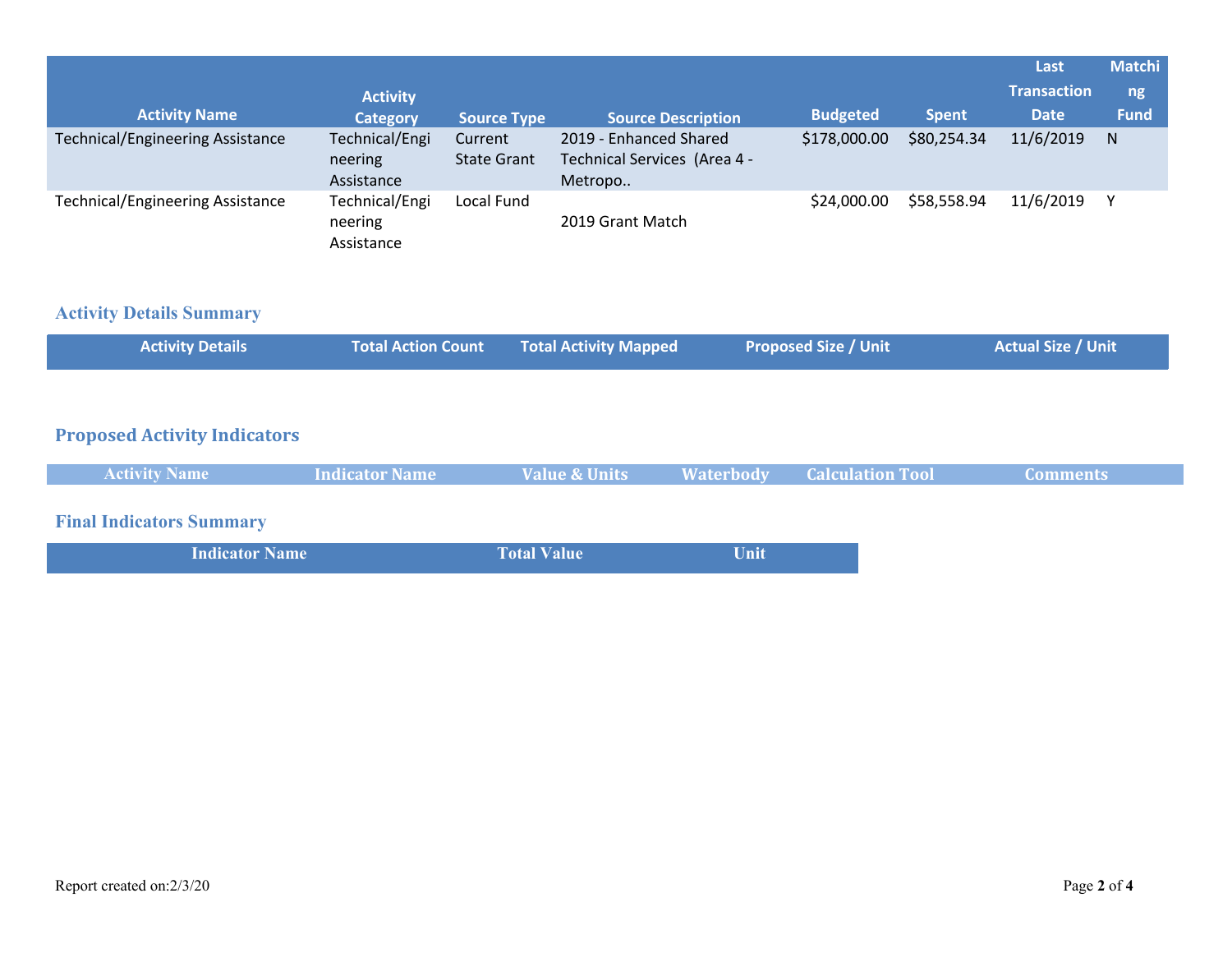# **Grant Activity**

| <b>Grant Activity - Administration</b> |                                                                                                                                                                                                                                                                                                                                                                                                                                                                                                                                                                                                                                                                                                                                                                             |  |  |  |
|----------------------------------------|-----------------------------------------------------------------------------------------------------------------------------------------------------------------------------------------------------------------------------------------------------------------------------------------------------------------------------------------------------------------------------------------------------------------------------------------------------------------------------------------------------------------------------------------------------------------------------------------------------------------------------------------------------------------------------------------------------------------------------------------------------------------------------|--|--|--|
| <b>Description</b>                     | Administration of Grant. Including reporting through e-LINK, preparing monthly financial reports, maintaining and<br>distributing Member application forms, tracking approved project activity and funding, processing payments, records<br>retention, coordinating the purchase of equipment or maintaining an inventory of equipment held by the joint powers<br>board. (Includes \$6,000 for Dakota as ETA Host, and \$1,000 for Scott at MCD Fiscal Agent.)                                                                                                                                                                                                                                                                                                             |  |  |  |
| <b>Category</b>                        | ADMINISTRATION/COORDINATION                                                                                                                                                                                                                                                                                                                                                                                                                                                                                                                                                                                                                                                                                                                                                 |  |  |  |
| <b>Start Date</b>                      | <b>End Date</b><br>31-Dec-18                                                                                                                                                                                                                                                                                                                                                                                                                                                                                                                                                                                                                                                                                                                                                |  |  |  |
| <b>Has Rates and Hours?</b>            | <b>No</b>                                                                                                                                                                                                                                                                                                                                                                                                                                                                                                                                                                                                                                                                                                                                                                   |  |  |  |
| <b>Actual Results</b>                  | This grant was executed and funds were paid on December 31, 2018. Administrative activities include preparing grant<br>work-plan, generating financial and budget reports, coordinating application forms and quarterly reimbursement forms<br>from member districts, approving projects and funding requests, processing payments, secured insurance, update<br>inventory of equipment. During this grant period fiscal activities were the responsibility of Scott SWCD and host activities<br>are the responsibility of Dakota County SWCD. From the NPEAP and ESTS Grant, each member district was allocated<br>\$25,000 with the option of using up to \$3,000 for training, supplies, and small equipment. Each district was asked to<br>contribute \$2,800 in match. |  |  |  |
| <b>Grant Activity - Equipment</b>      |                                                                                                                                                                                                                                                                                                                                                                                                                                                                                                                                                                                                                                                                                                                                                                             |  |  |  |
|                                        |                                                                                                                                                                                                                                                                                                                                                                                                                                                                                                                                                                                                                                                                                                                                                                             |  |  |  |
| <b>Description</b>                     | Equipment. Funds used in conjunction with NPEAP for purchase of large survey gear and equipment for increased<br>engineering capacity. (See Capital Equipment Plan for details.)                                                                                                                                                                                                                                                                                                                                                                                                                                                                                                                                                                                            |  |  |  |
| <b>Category</b>                        | SUPPLIES/EQUIPMENT                                                                                                                                                                                                                                                                                                                                                                                                                                                                                                                                                                                                                                                                                                                                                          |  |  |  |
| <b>Start Date</b>                      | <b>End Date</b><br>31-Dec-18                                                                                                                                                                                                                                                                                                                                                                                                                                                                                                                                                                                                                                                                                                                                                |  |  |  |
| <b>Has Rates and Hours?</b>            | <b>No</b>                                                                                                                                                                                                                                                                                                                                                                                                                                                                                                                                                                                                                                                                                                                                                                   |  |  |  |
| <b>Actual Results</b>                  | Funds in this activity have been expended by members for the following software purchases: ESRI-ArcGIS desktop basic<br>software licenses (3), BioBase EcoSound single user subscription, Vectorworks renewals (4), and one WinSlamm update.<br>Small equipment purchases include: Trimble R1 GPS GNSS Receiver with project stakeout, iPad for user interface with the<br>R1 receiver to deploy ESRI-GIS Collector software, and a tablet for SWA field work.<br>Funding in this activity has also been used to purchase a Trimble S10 Total Station Survey with accessories for Wright<br>SWCD.                                                                                                                                                                           |  |  |  |